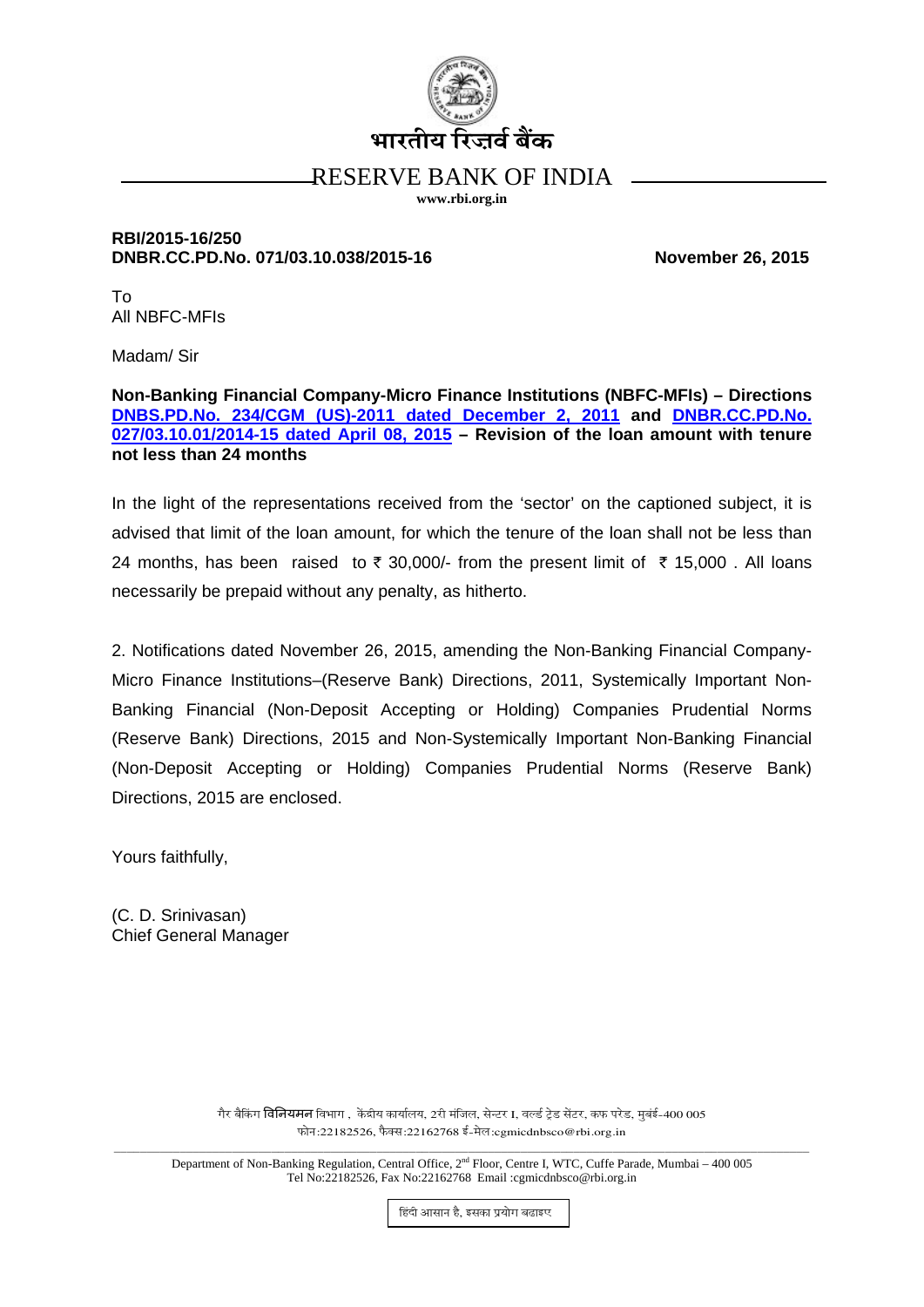# **RESERVE BANK OF INDIA DEPARTMENT OF NON-BANKING REGULATION CENTRAL OFFICE, CENTRE I, WORLD TRADE CENTRE CUFFE PARADE, COLABA, MUMBAI 400 005**

#### **Notification No.DNBR. 033/CGM (CDS)-2015 dated November 26, 2015**

The Reserve Bank of India, (the Bank) having considered it necessary in public interest and being satisfied that, for the purpose of enabling the Bank to regulate the credit system to the advantage of the country, it is necessary to amend the Non-Banking Financial Company – Micro Finance Institutions (Reserve Bank) Directions, 2011 [\(Notification DNBS.PD.No.](https://www.rbi.org.in/Scripts/NotificationUser.aspx?Id=6857&Mode=0#234) [234/CGM\(US\)-2011 dated December 02, 2011\)](https://www.rbi.org.in/Scripts/NotificationUser.aspx?Id=6857&Mode=0#234) (hereinafter referred to as 'the said Directions'), in exercise of the powers conferred by sections 45-JA and 45-L of the Reserve Bank of India Act, 1934 (2 of 1934) and of all the powers enabling it in this behalf, hereby directs that the said Directions shall be amended with immediate effect as follows, namely –

1. In paragraph 3, sub-paragraph (ii), for clause (d) of the said Directions, the following clause shall be substituted, namely,-

"(d) tenure of the loan not to be less than 24 months for loan amount in excess of Rs. 30,000 with prepayment without penalty;"

> **(C.D. Srinivasan) Chief General Manager**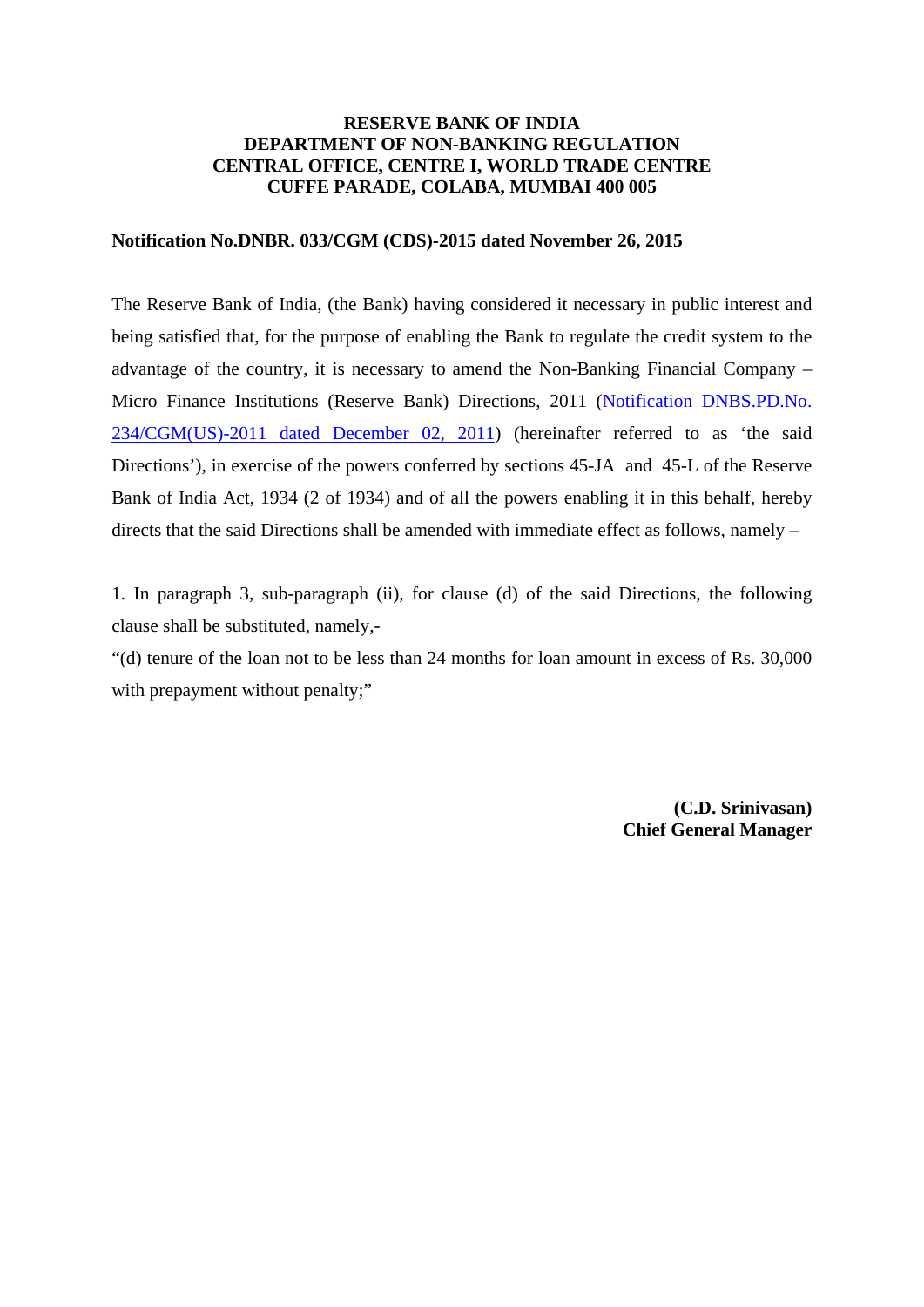# **RESERVE BANK OF INDIA DEPARTMENT OF NON-BANKING REGULATION CENTRAL OFFICE, CENTRE I, WORLD TRADE CENTRE CUFFE PARADE, COLABA, MUMBAI 400 005**

#### **Notification No.DNBR. 034/CGM (CDS)-2015 dated November 26, 2015**

The Reserve Bank of India (the Bank), having considered it necessary in public interest and being satisfied that, for the purpose of enabling the Bank to regulate the credit system to the advantage of the country, it is necessary to amend the Non-Systemically Important Non-Banking Financial (Non-Deposit Accepting or Holding) Companies Prudential Norms (Reserve Bank) Directions, 2015 [\(Notification DNBS.PD.No.008/CGM\(CDS\)-2015 dated](https://rbidocs.rbi.org.in/rdocs/content/pdfs/PNNBFC200315.pdf)  [March 27, 2015\)](https://rbidocs.rbi.org.in/rdocs/content/pdfs/PNNBFC200315.pdf) (hereinafter referred to as 'the said Directions'), in exercise of the powers conferred by sections 45-JA and 45-L of the Reserve Bank of India Act, 1934 (2 of 1934) and of all the powers enabling it in this behalf, hereby directs that the said Directions shall be amended with immediate effect as follows, namely –

1. In paragraph 2, sub-paragraph (xiii), for the purpose of clause (b) of the said Directions, the explanation provided for the term "Qualifying assets" at sub-clause iv shall be substituted by the following –

iv. tenure of the loan not to be less than 24 months for loan amount in excess of Rs. 30,000 with prepayment without penalty;

> **(C.D. Srinivasan) Chief General Manager**